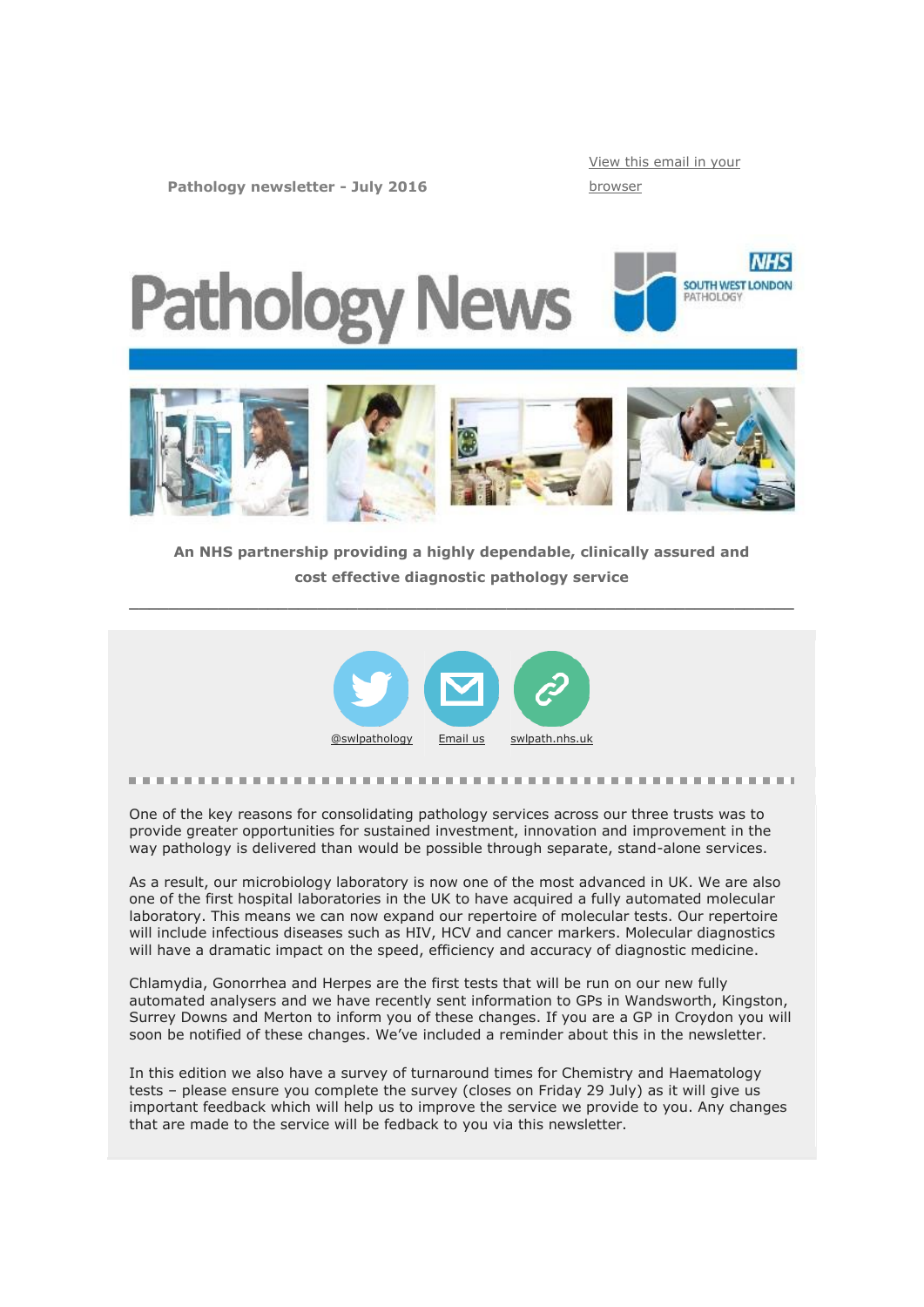We hope you're finding our new, regular newsletter informative and useful. If there is anything you would like included or if you have any further questions please contact us at [stgh-tr.SWLPComms@nhs.net](mailto:stgh-tr.SWLPComms@nhs.net)



**Saghar Missaghian-Cully** Managing Director



**Dr Aodhan Breathnach** Clinical Director

. . . . . . . . . . . . .

## **NEW DEVELOPMENTS IN SWLP**

## **Sample labelling instructions**

You will recall that we recently sent to you sample labellling instructions for all our services to ensure that all those using our pathology services are aware of acceptance criteria for samples. The policy is available below and is also available on the South West London Pathology website [www.swlpath.nhs.uk](http://www.swlpath.nhs.uk/) under 'TEST INFORMATION' heading.

**Please also note the following:** A positive Haemaglobinopathy report can have important clinical consequences. Acceptable labelling criteria has been established by NHS England in line with other genetic testing. There is clear guidance that laboratories should only accept and process samples which can be linked to a patient request with three unique identifiers. This will normally be Name, D.O.B. and NHS number / hospital number MRN. In exceptional circumstances an address may be used instead of the NHS number/hospital number MRN.

Please can this information be cascaded to all surgery staff collecting blood samples for haemaglobinopathy testing. Samples which do not meet the required labelling standard will be rejected and a report issued stating the request cannot be processed because the minimum labelling information required for genetic testing has not been met.

**[Click here for the Sample Labelling Policy](https://gallery.mailchimp.com/98338f7a1ac024c62940d40f8/files/Pathology_requests_and_sample_labelling_policy_V_1_0.01.docx)**

## **GP Liaison - Next Steps**

We are in the process of arranging the next meeting of the SWLP GP Liaison Group. The meeting will focus on current service delivery and future changes including: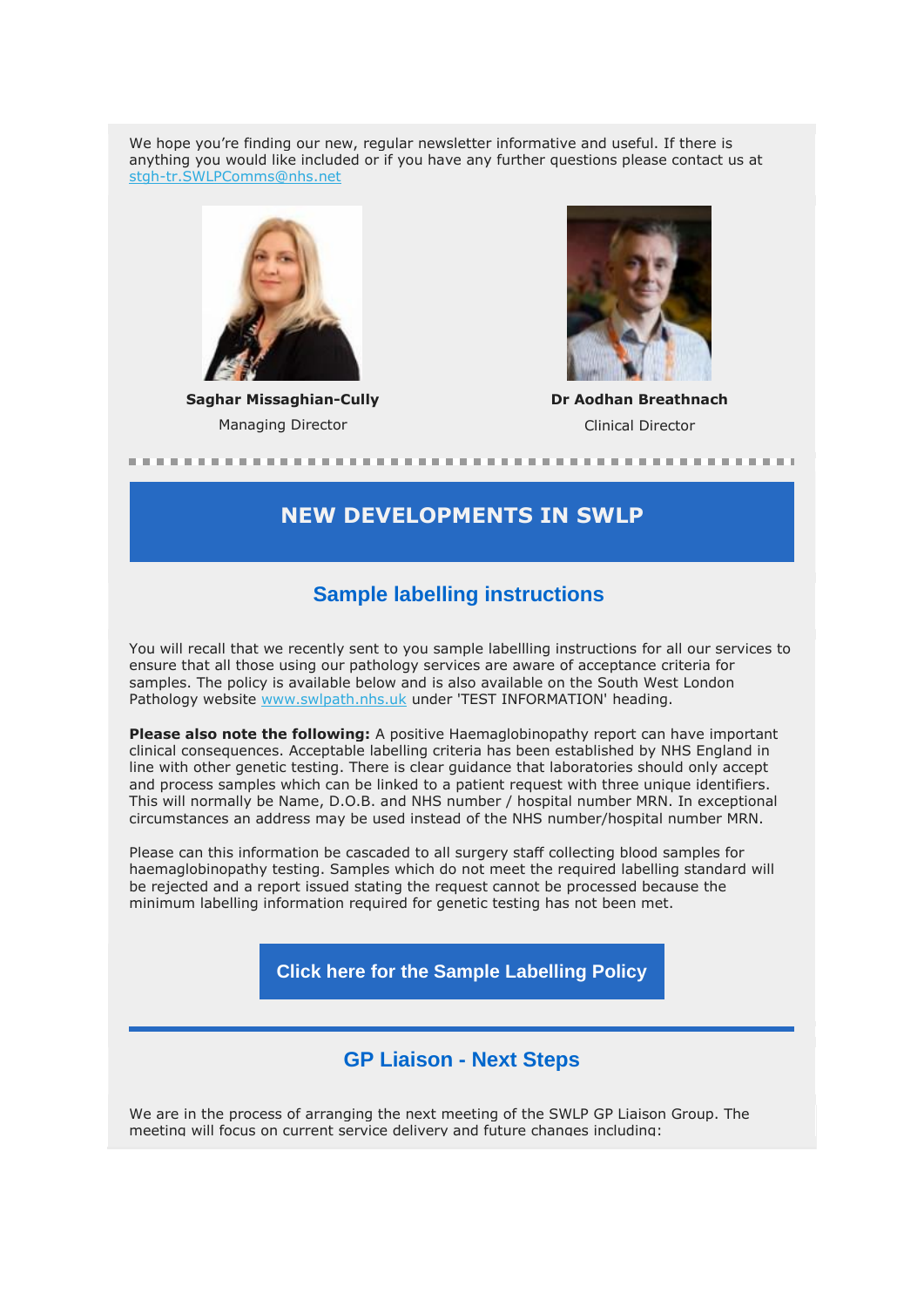- New supplies ordering systems for GP & Community sites
- Introduction of greater sample tracking and post from surgeries during transit
- Distribution of a 'Service user pack' and reference information for each site,
- summarising the services offered by SWLP and how to access them effectively. Swap out of new specimen tubes to complete the standardisation process across the 3 localities
- Introduction of single telephone number for results and clinical advice

## **Contact Us**

If you wish to contact us with regards to any aspect of our service you can contact us using the email address below. We will work to ensure it is logged, investigated and resolved.

We are keen to work with all those using our services to ensure our service meets your requirements and expectations.

Please use our secure NHS.net email address to raise any specific points as this will help us address the details at individual patient level.

Please provide the following information:

- Patient's NHS number
- Date of test
- Name of test
- The name of your GP surgery

Email address: [stgh-tr.SWLPcomms@nhs.net](mailto:stgh-tr.SWLPcomms@nhs.net)

## **SWLP IT Contact Details**

If you have an IT related Pathology query please choose one of the following options:

- 1. Log the call with the hospital IT helpdesk where you are based.
- 2. Email [SWLP-IT@stgeorges.nhs.uk](mailto:SWLP-IT@stgeorges.nhs.uk)
- 3. Phone 0208 725 1096 or 4450

Please do not email individual members of the team - they may be on annual leave or out of the office so may not be able to respond to your email.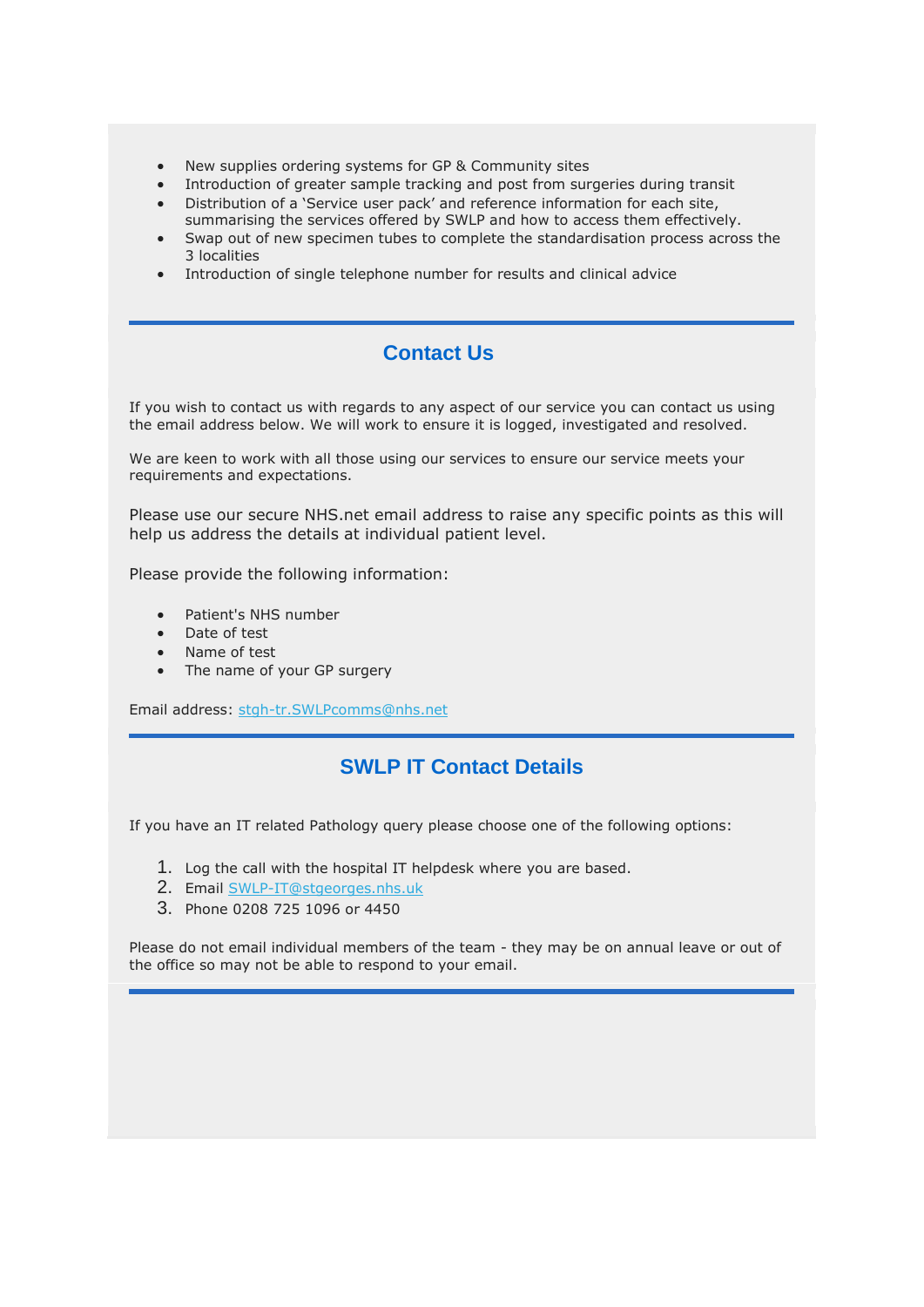### **Consumables Form**

**GPs in Kingston, Richmond, Surrey Downs and Wandsworth: MICROBIOLOGY AND BLOOD SCIENCES**

There is a new consumables form which has these items listed. Once filled, the form should be sent back to [Pathology.Consumables@stgeorges.nhs.uk.](mailto:Pathology.Consumables@stgeorges.nhs.uk)

**[New Pathology Consumables Form](https://gallery.mailchimp.com/98338f7a1ac024c62940d40f8/files/New_GP_consumables_form_July_2016.xlsx)**

**GPs in Croydon**

There are no changes to your consumables. Please continue to use your current forms.

#### **All GPs**

#### **CYTOLOGY**

There are no changes to ordering Cytology supplies - send the completed form to the following email address: [stgh-tr.SWLPsupplies@nhs.net](mailto:stgh-tr.SWLPsupplies@nhs.net)

**[Cytology Consumables Form](https://gallery.mailchimp.com/98338f7a1ac024c62940d40f8/files/Cytology_Consumable_Stock_Request_Form_FRM_050_18_July_2016.docx)**

## **BLOOD SCIENCES**

### **Faecal Occult Blood in Investigating GI Symptoms**

The new NICE guidelines on the investigation of lower gastrointestinal symptoms (NG12) have reintroduced occult blood testing in certain patient groups. These guidelines have not been endorsed by the British Society of Gastroenterology or many guideline groups including the London Cancer Alliance. Occult blood testing is not presently part of our referral guideline pathway.

In response to this problem NICE is currently undertaking guidance development for Faecal Immunochemical Testing with the publication being due in April 2017. <https://www.nice.org.uk/guidance/indevelopment/gid-dg10005>

SWLP is awaiting these updated guidelines before introducing faecal immunological occult blood testing locally.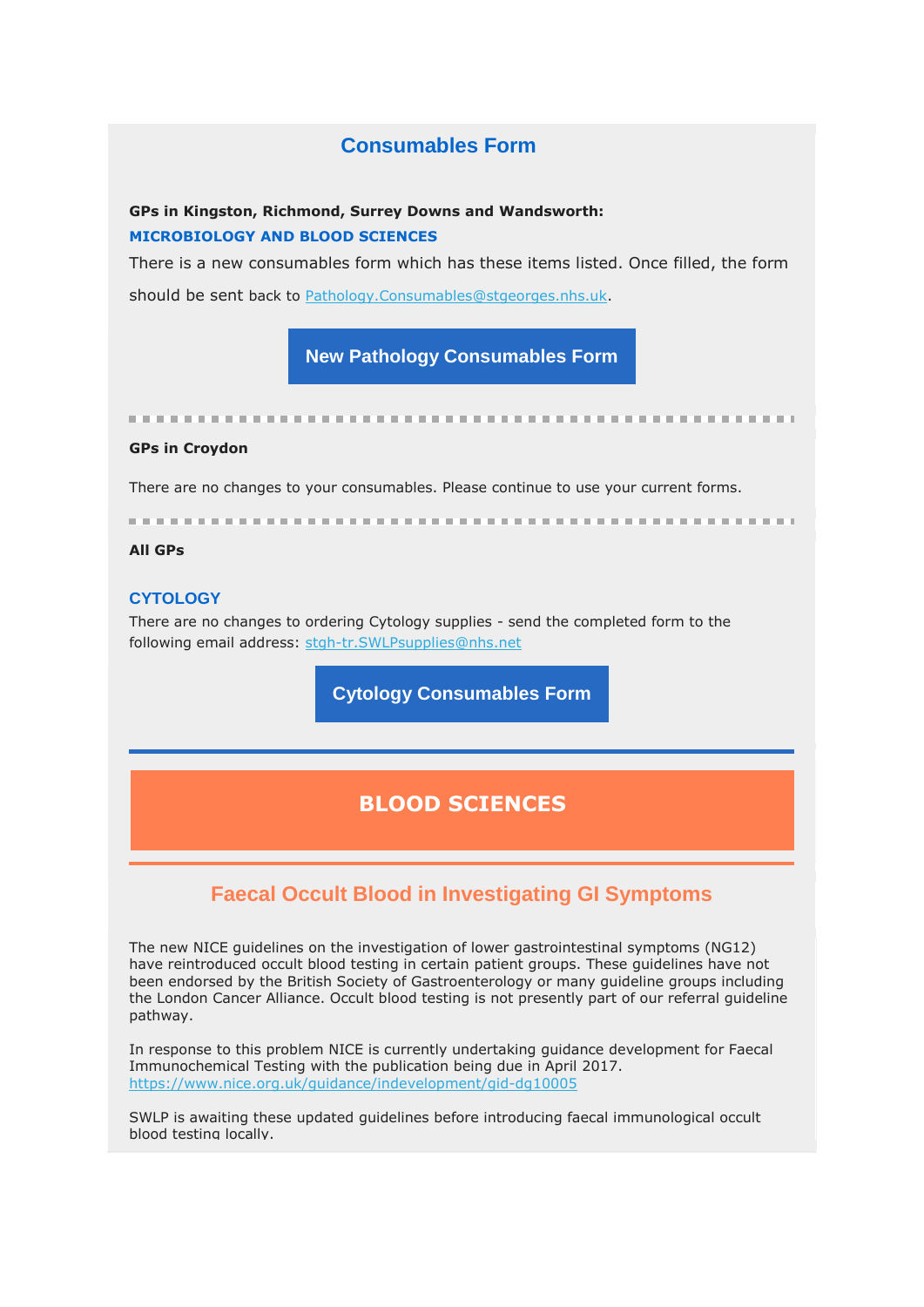### **We want your feedback on turnaround times for**

### **Haematology and Chemistry tests**

SWLP is very keen to ensure that the service we provide meet your needs. We are keen to explore this further by using surveys to gather your comments and feedback. On a regular basis we will be sending you electronic surveys, which will focus on specific aspects of our pathology service and may be directed to only a targeted group of users.

In this next survey we are focusing on turn around times for Haematology and Chemistry tests. There are 4 questions we would like you to answer (the first 3 questions are your details). Please take a few minutes to complete the survey – we value your feedback and wish to continue to improve our services.

The survey will run for two weeks from **Monday 18 July until Friday 29 July (6pm).**

#### **Making use of feedback**

We will feedback any changes that are made to the service via the South West London Pathology GP newsletter.

**[Click here to go to complete the survey](https://www.surveymonkey.co.uk/r/56N8YSZ)** 

## **HbA1c for the Diagnosis of Type 2 Diabetes Mellitus**

In line with the WHO and the London Diabetes Strategic Clinical Network, SWLP recommends the adoption of HbA1c for the diagnosis of type 2 diabetes mellitus.

**Recommended cut off points for diagnosis of type 2 diabetes mellitus using HbA1c and interventions**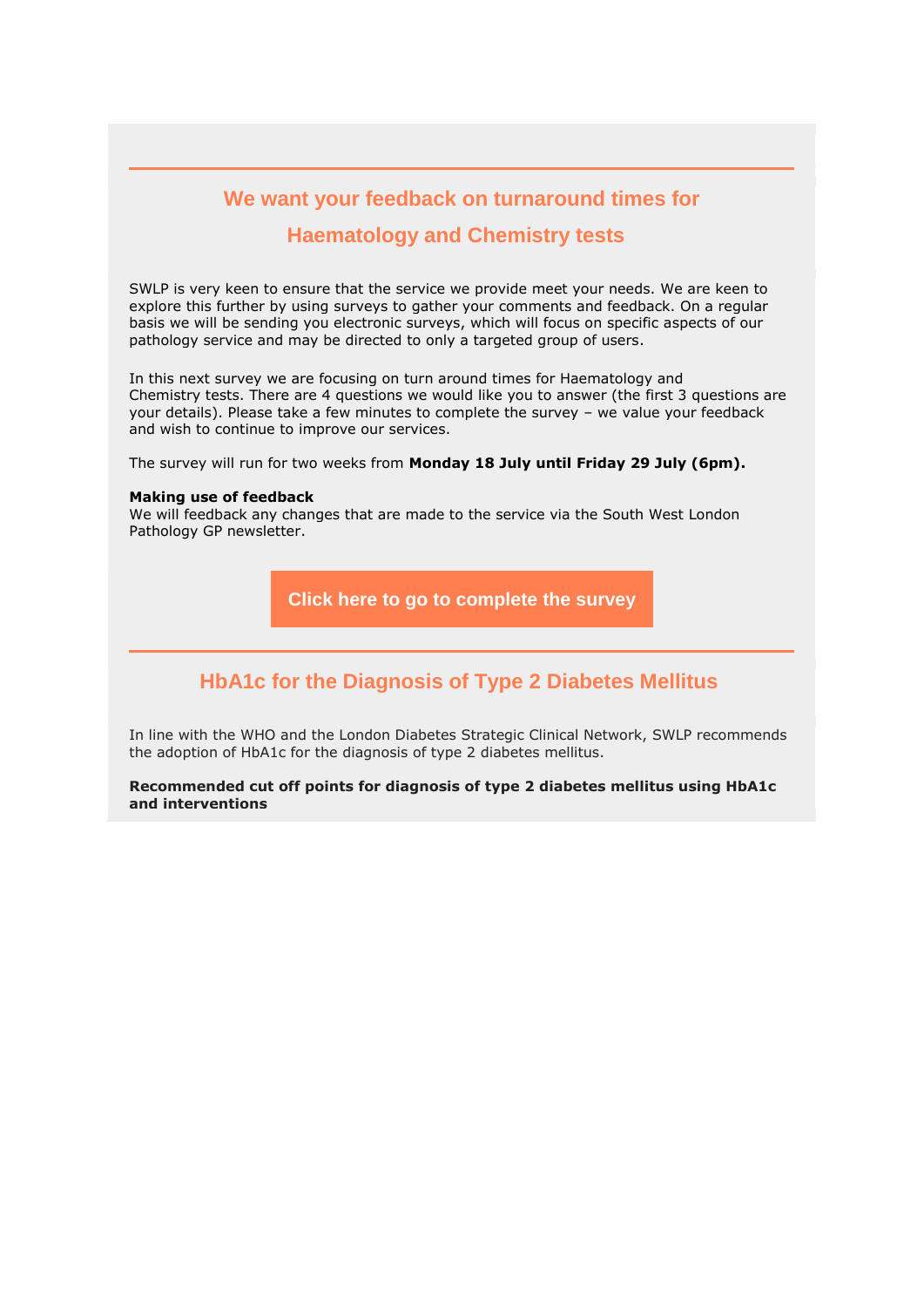

However, it is important to remember there are a number of situations where HbA1c should NOT be used for the diagnosis of type 2 Diabetes. For these situations plasma glucose (fasting/random) or a glucose tolerance test should be used instead:

- Patients at high diabetes risk who are acutely ill (e.g. those requiring hospital admission)
- Acute pancreatic damage or pancreatic surgery
- All children and young people up to the age of 30 years old
- Patients taking medication that may cause rapid glucose rise e.g. corticosteroids, antipsychotic drugs (2 m)
- Pregnancy (current or recent <2months)
- Haematological factors -Anaemia – haemolytic and iron deficiency -Haemoglobinopathies (may interfere with HbA1c measurement)
- Renal failure (CKD Stage 3b and above)
- Human Immunodeficiency Virus (HIV) infection
- Presence of genetic, haematologic and illness-related factors that influence HbA1c and its measurement
- Factors affecting the life span of red cells recent commencement of erythropoietin therapy will result in a decrease in HbA1c as will occur with some haemoglobinopathies, splenomegaly, rheumatoid arthritis or with drugs such as antiretrovirals, ribavirin and dapsone. Increased erythrocyte lifespan e.g in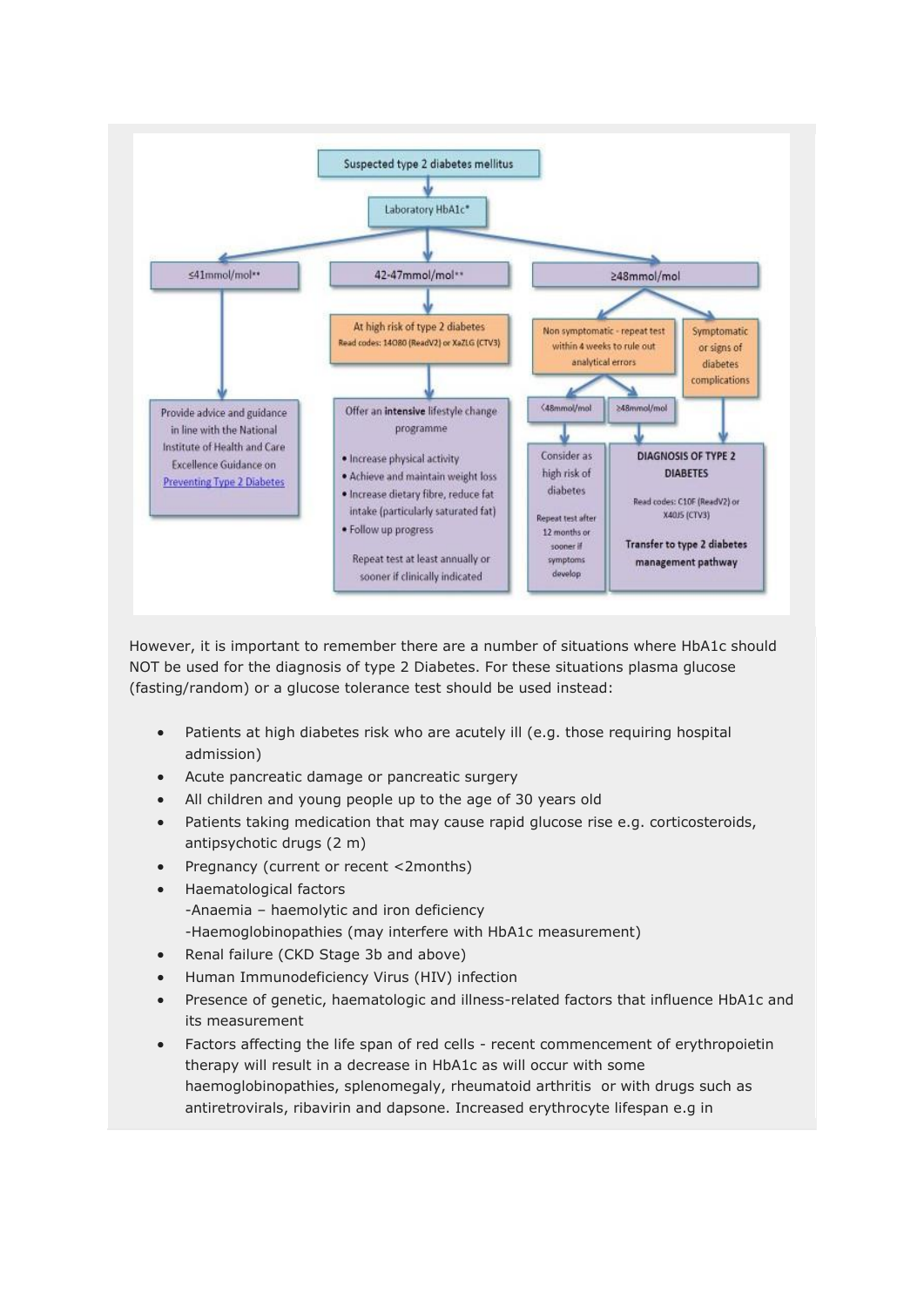splenectomy may increase HbA1c levels.

#### **Other Points to note:**

- 1. HbA1c should not be used to diagnose Type 1 DM (any age)
- 2. If there is a high suspicion of diabetes (symptoms or multiple risk factors and HbA1c <48mmol/mol), an oral glucose tolerance test may be performed, although this should be considered exceptional.
- 3. Older people without diabetes appear to have higher HbA1c values than younger individuals, being approximately 4 mmol ⁄ mol (0.4%) higher at 70 years than at 40 years.
- 4. People of African-Caribbean or south Asian descent may have slightly higher HbA1c levels than white European people

**If you are unclear or unsure of whether HbA1c should be used for the diagnosis of HbA1c in your patient, please contact the laboratory for clinical advice.**

#### **References**

- 1. World Health Organisation (2011). Use of glycated haemoglobin (HbA1c) in the Diagnosis of Diabetes Mellitus. Retrieved from http://www.who.int/diabetes/publications/report-hba1c\_2011.pdf on 4/11/14
- 2. World Health Organisation. HbA1c in the diagnosis of type 2 diabetes: a systematic review. Retrieved from http://www.who.int/diabetes/publications/sys\_rev\_hba1c\_web.pdf on 4/11/14
- 3. W. G. John on behalf of the UK Department of Health Advisory Committee on Diabetes (2012). Expert Position Statement. Use of HbA1c in the diagnosis of diabetes mellitus in the UK. The implementation of World Health Organization guidance 2011. *Diabetic Medicine 29, 1350–1357*
- 4. Diabetes Modernisation Initiative and NHS South East London (2012). Diagnosis of Diabetes in adults- the use of HbA1c. Retrieved from http://www.londondiabetes.nhs.uk/resources/guidelines/DiagnosisofDiabetestheuseofHbA1cv10[1].pdf on 4/11/14
- 5. Glycated haemoglobin and diagnosis of diabetes mellitus: now well established but beware the pitfalls. Ann. Clin. Biochem (2016) 53(3) 309-311

**[Full article in Word document](https://gallery.mailchimp.com/98338f7a1ac024c62940d40f8/files/HbA1c_for_the_Diagnosis_of_Type_II_Diabetes_Mellitus.01.docx)**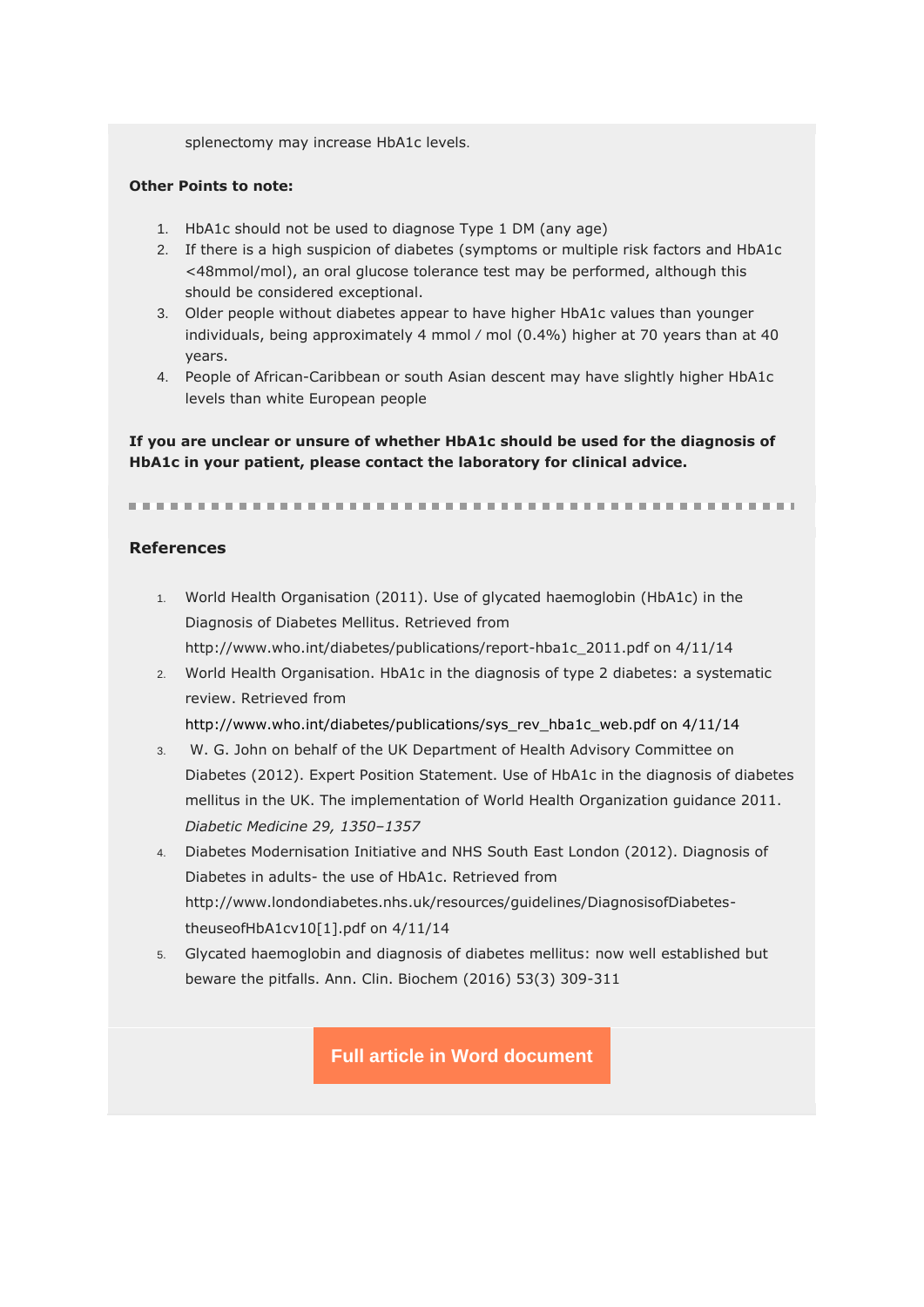## **MICROBIOLOGY**

You will recall that over the last three months there have been a number of container and collection device changes in Microbiology.

To remind you these are as follows:

#### **GPs in Kingston, Richmond, Surrey Downs and Wandsworth:**

- 1. New yellow top devices for Chlamydia and Gonorrhea tests
- 2. New blue top devices for Herpes
- 3. New red-top boric acid containers for urine microscopy/culture
- 4. Rust top devices will now be used instead of gold top devices. Please continue to use the gold top devices until you run out as they will still be processed.

#### **Microbiology will no longer process the old collection devices for Chlamydia, Gonorrhea or Herpes.**

Click on the link below for pictures of the new collection devices.

Please also note that there is a new consumables form which has these items listed. Once you have filled in the form, send it back to [pathology.consumables@stgeorges.nhs.uk](mailto:pathology.consumables@stgeorges.nhs.uk)

**[New collection devices](https://gallery.mailchimp.com/98338f7a1ac024c62940d40f8/files/Collection_devices_GP_newsletter_July_2016.pdf)** 

**[New Pathology Consumables Form](https://gallery.mailchimp.com/98338f7a1ac024c62940d40f8/files/New_GP_consumables_form_July_2016.xlsx)**

. . . . . . . . . . . . . . . . .

#### **GPs in Croydon**

The above changes have not yet taken place in Croydon. You will be informed when this is due to take place, the current proposed date is in September.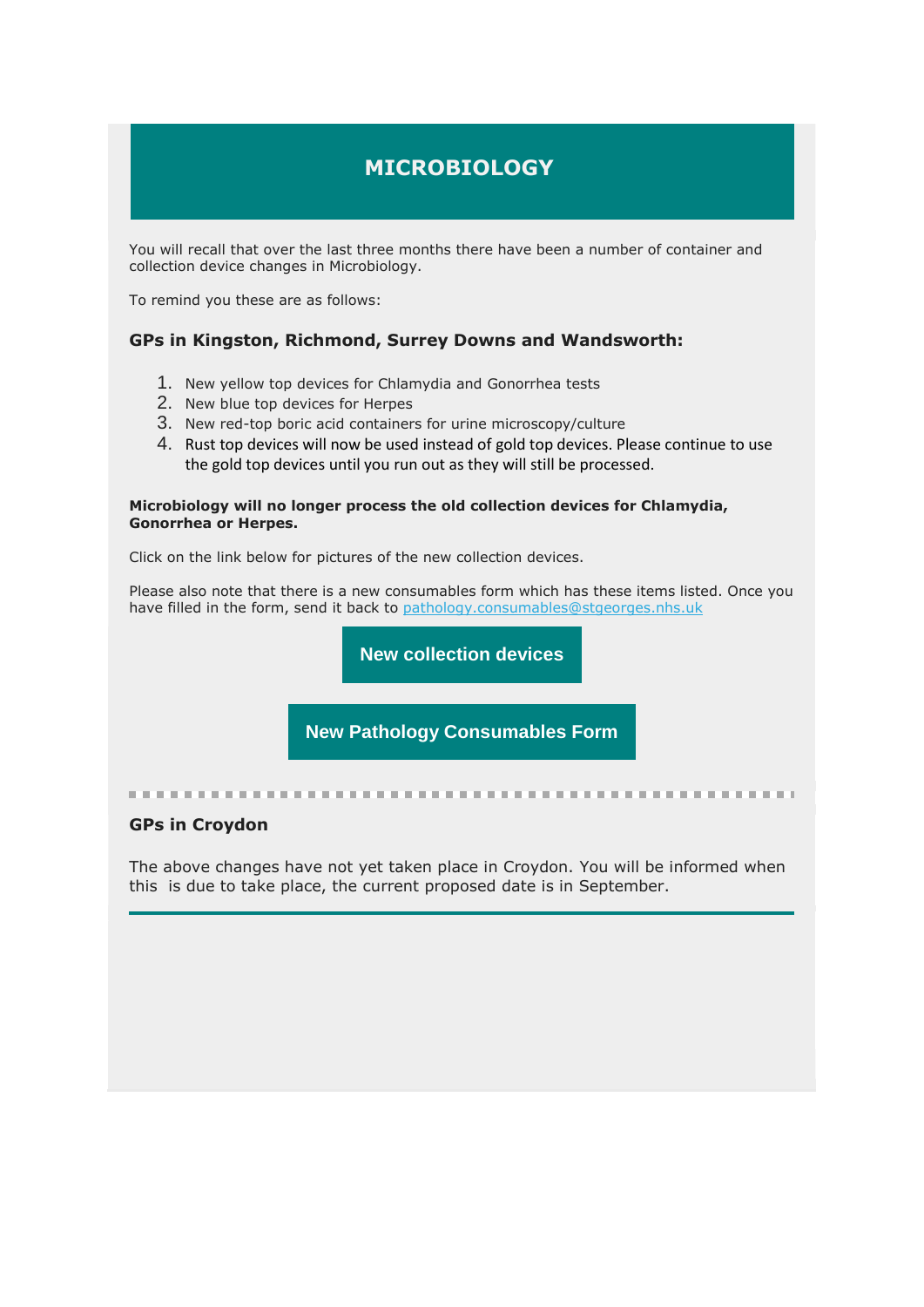## **IMMUNOLOGY**

# **Dr Jo Sheldon's award winning low allergy garden**



Dr Jo Sheldon and Dr Tim Wreghitt in the low allergy garden with a copy of the front page of their new book.



Jo and Tim with Dame Judy Dench The Low Allergy Garden

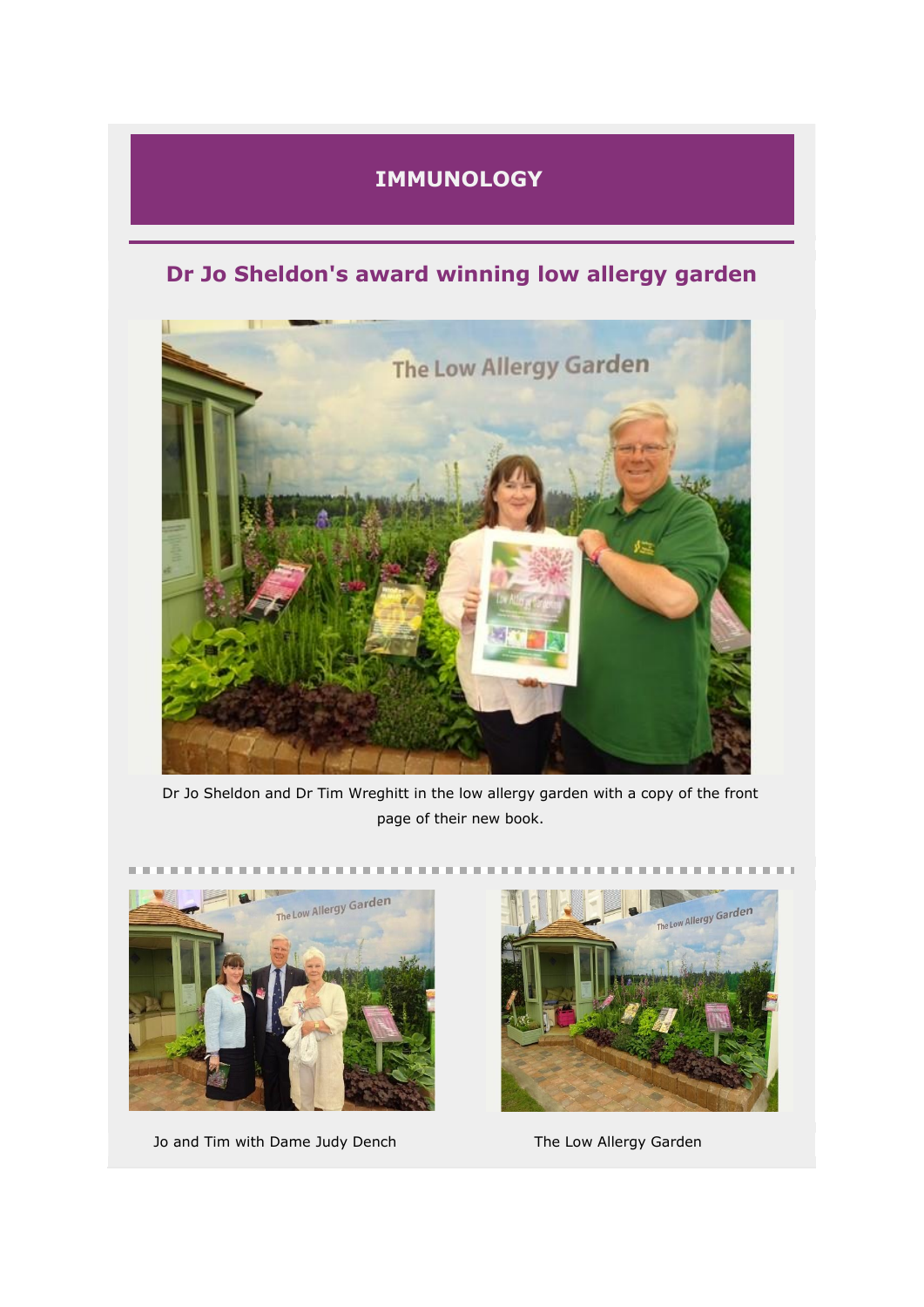Dr Jo Sheldon, Consultant Immunologist, and Dr Tim Wreghitt, a locum Consultant Virologist at Addenbrooke's developed 'The Low Allergy Garden' for The Royal College of Pathologists which was on display at the Royal Horticultural Society Chelsea Flower show in May.

The judges were so impressed with the team's creation they awarded it a silver gilt medal.

Their garden focused on low allergen plants that produce little pollen, making it suitable for people with hay fever and other respiratory allergies such as asthma.

To accompany the exhibit, Jo and Tim have written a book 'Low Allergy Gardening: The why and how of plant allergies and plants to choose for your low allergy garden'.

For more information about the garden and to see more pictures of the plants and garden visit [http://lag-book.co.uk/sample-page/](http://www.bbc.co.uk/programmes/p03w03gl)

Jo also did media interviews - you can listen to her interview on [Radio 4's Today Programme](http://www.bbc.co.uk/programmes/p03w03gl) 



To get a copy of the book, email [info@lag-book.co.uk.](mailto:info@lag-book.co.uk)

The paperback has over 80 pages, with 47 plant photographs and a list of plants to choose if people want to create a low allergy garden.

It also tells you about other kinds of plant allergies (food allergies and plant contact allergies) – why we get them, what happens in our bodies, how Pathologists diagnose them and what treatments are available.

## **TRANSPORT**

## **Update on Pathology Transport Arrangements**

The revision of the courier runs from GP surgeries direct to the SWLP hub lab at St George's Hospital is now complete. SWLP are now in the process of refining the timings and being flexible to accommodate any changes moving forward.

#### **Basic Pathology Courier numbers as of July 2016 (Mon – Fri)**

- 600 individual collections everyday
- 232 locations visited daily
- 18 dedicated vehicles on scheduled runs, a further 2 vehicles for adhoc journeys
- 48 individual runs to the hub lab at St George's
- 2 hours is the average time taken for each individual courier run
- The direct transfer of pathology samples to the hub lab has reduced the transit time by 32%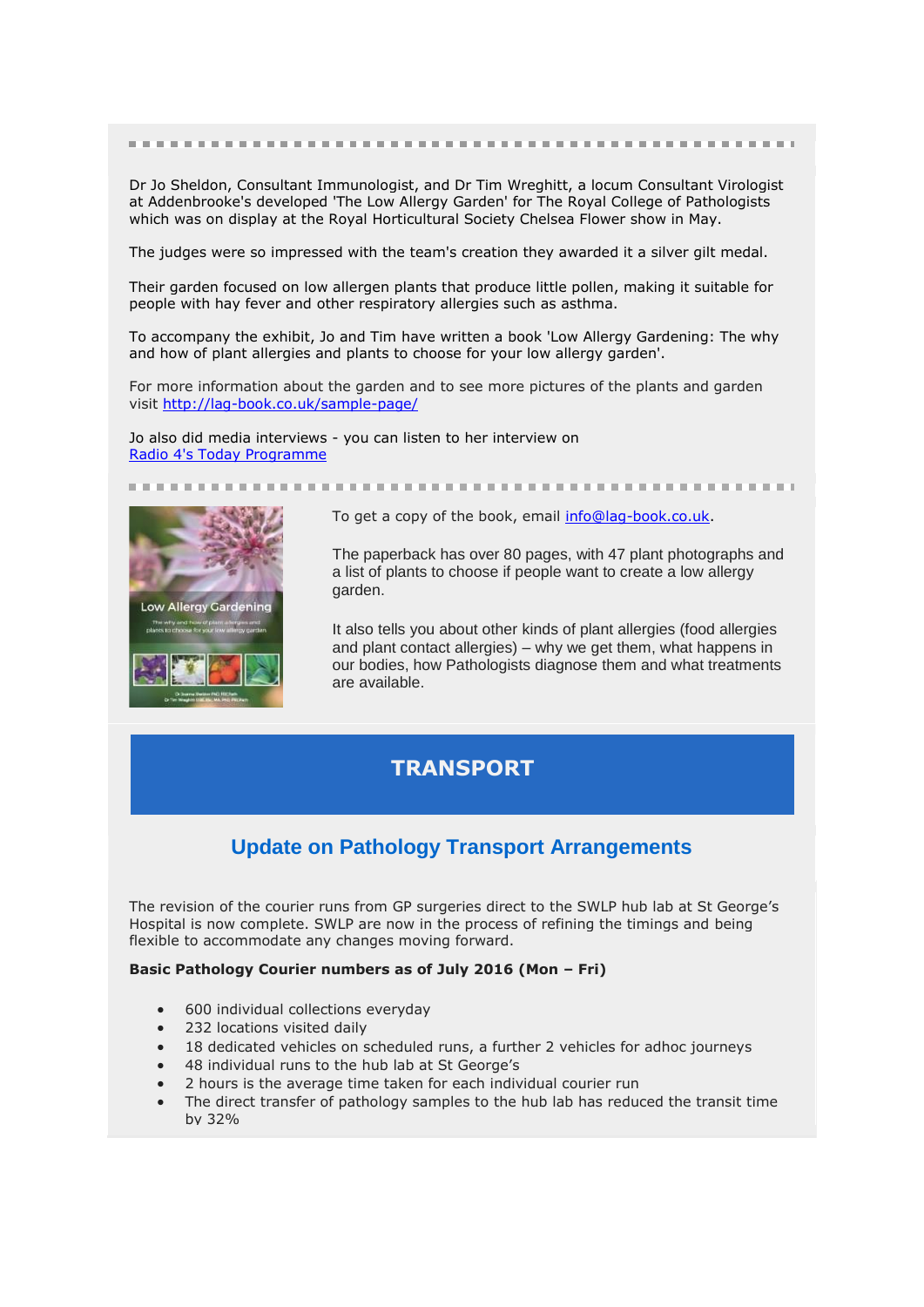- Our target transit time for samples from the point of collection to the laboratory is 4 hours 30mins
- For samples for Blood Sciences SWLP, the average overall time from the collection of specimen to being received in the hub lab is 4 hours 23 minutes

**The contact number for any courier related issues remains** 

**020 8266 6510** (from 8am – 8pm).

## **Postal Deliveries**

During the transition period there was some disruption in the delivery of internal mail to GP surgeries which resulted in intermittent delivery.

Since the introduction of the new runs SWLP have been working with all parties to ensure that post going to GP surgeries from the hospitals is pre-sorted by the parent Trusts prior to the collection by ERS Medical (ERS).

Additional staff have also been recruited at each hospital site to ensure a smoother collection of post. SWLP are working with ERS to ensure the collection, sorting and distribution of internal mail is managed more effectively.

## **Monitoring of Sample Quality**

SWLP is committed to provide the best quality of service to our users. Due to the changes that have taken place over the last 2 years; measures have been developed to monitor sample quality on a daily basis:

- 1. **Temperature audits**  SWLP require ERS Medical (ERS) to undertake temperature audits of their vehicles to ensure that samples are transported within optimum temperature levels so sample quality is not adversely affected during transit.
- 2. **Monitoring of potassium levels**  On daily basis SWLP monitors reported potassium levels and courier times to assess the effectiveness of the measure and improvements taken within the overall operation.
- 3. Since the beginning of the year the percentage of reported high potassiums, as a consequence of deteriorating sample quality, has been reduced by 42% and is now less than 4%.
- 4. Our target remains under 3% and work is ongoing in process redesign within the laboratory and reception areas to further shorten the time taken to process samples.
- 5. **Monitoring of courier runs**  The courier runs are monitored on delivery at the hub and the use of PDA devices allows SWLP to assess whether the journey times remain within required levels.